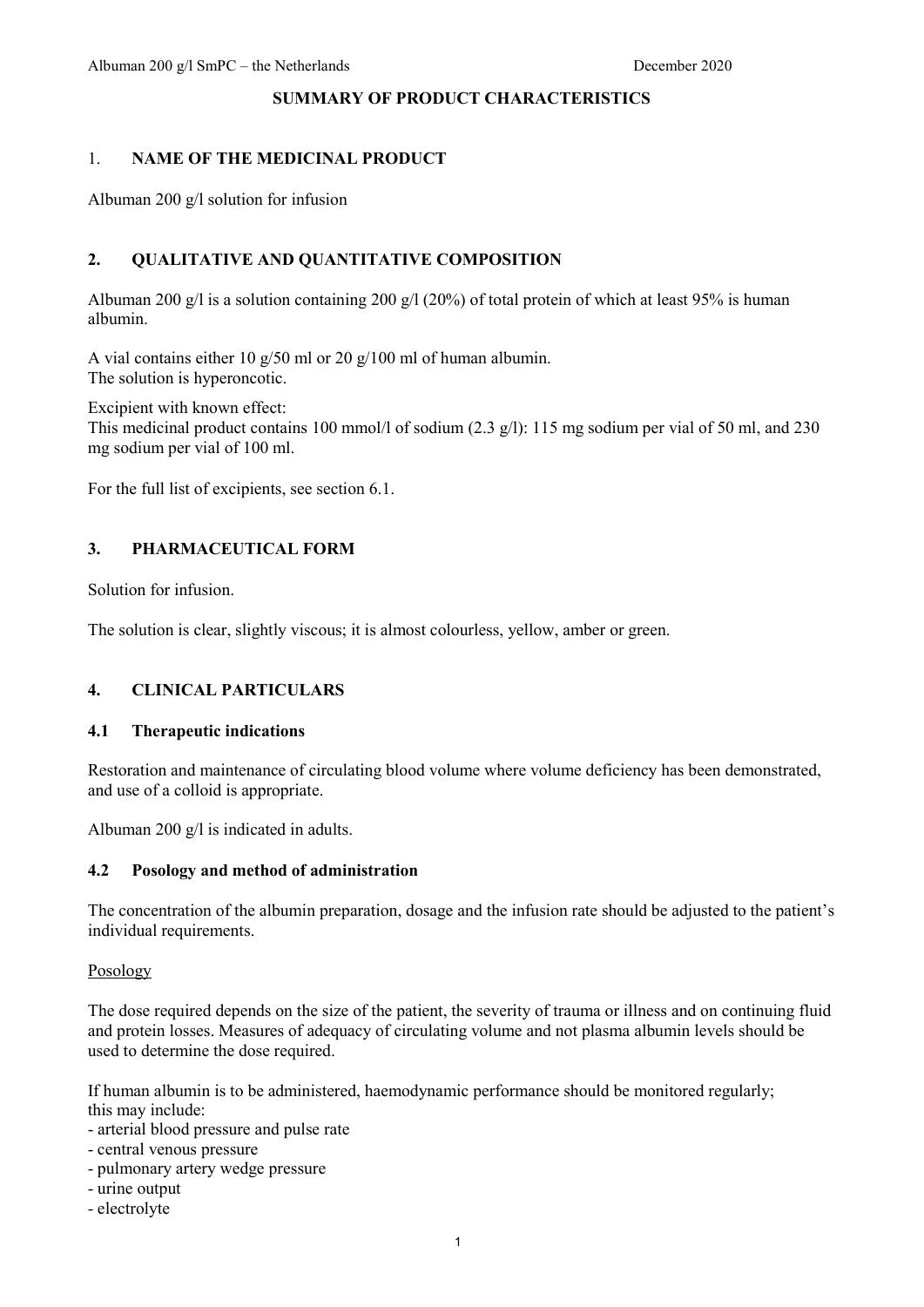### - haematocrit/haemoglobin

## *Paediatric population*

Data on the use of Albuman 200  $g/l$  in children and adolescents (0-18 years) are limited; therefore, the product should only be administered to these individuals if the benefits clearly outweigh potential risks. The posology in children and adolescents should be adjusted to the patient's individual requirements.

### Method of administration

Albuman 200 g/l solution can be directly administered by the intravenous route, or it can also be diluted in an isotonic solution (e.g. 5% glucose or 0.9% sodium chloride). The infusion rate should be adjusted according to the individual circumstances and the indication.

In plasma exchange the infusion rate should be adjusted to the rate of removal.

### **4.3 Contraindications**

Hypersensitivity to the active substance or to any of the excipients listed in section 6.1.

#### **4.4 Special warnings and precautions for use**

Traceability:

In order to improve the traceability of biological medicinal products, the name and the batch number of the administered product should be clearly recorded.

Suspicion of allergic or anaphylactic type reactions requires immediate discontinuation of the injection. In case of shock, standard medical treatment for shock should be implemented.

Albumin should be used with caution in conditions where hypervolaemia and its consequences or haemodilution could represent a special risk for the patient. Examples of such conditions are:

- decompensated cardiac insufficiency
- hypertension
- oesophageal varices
- pulmonary oedema
- haemorrhagic diathesis
- severe anaemia
- renal and post-renal anuria

The colloid-osmotic effect of human albumin 200  $g/l$  is approximately four times that of blood plasma. Therefore, when concentrated albumin is administered, care must be taken to assure adequate hydration of the patient. Patients should be monitored carefully to guard against circulatory overload and hyperhydration.

200 g/l human albumin solutions are relatively low in electrolytes compared to the 40 g/l human albumin solutions. When albumin is given, the electrolyte status of the patient should be monitored (see section 4.2) and appropriate steps taken to restore or maintain electrolyte balance.

Albumin solutions must not be diluted with water for injections as this may cause haemolysis in recipients.

If comparatively large volumes of albumin solution are to be replaced, controls of coagulation and haematocrit are necessary. Care must be taken to ensure adequate substitution of other blood constituents (coagulation factors, electrolytes, platelets and erythrocytes).

Hypervolaemia may occur if the dosage and rate of infusion are not adjusted to the patients circulatory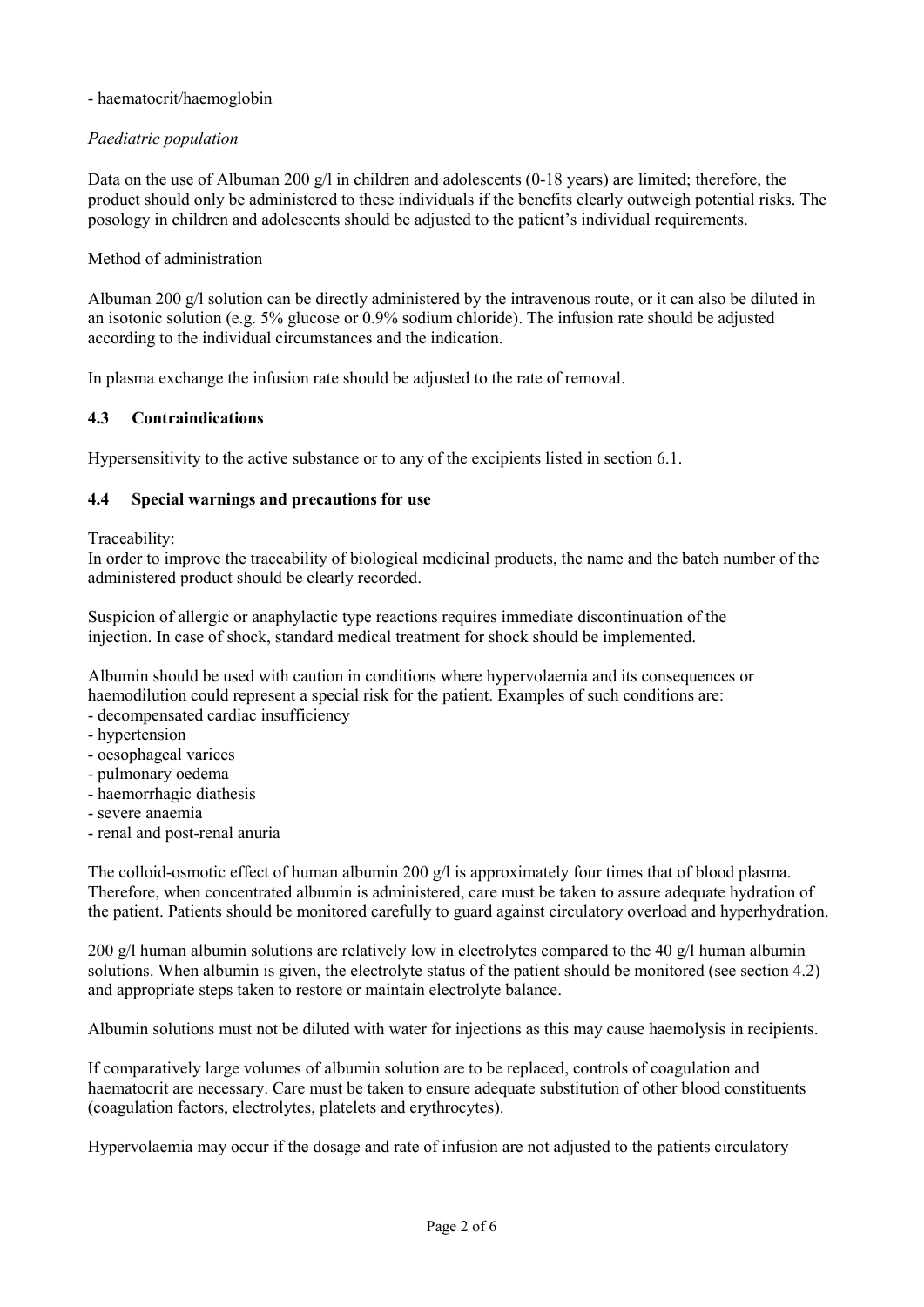situation At the first clinical signs of cardiovascular overload (headache, dyspnoea, jugular vein congestion), or increased blood pressure, raised venous pressure and pulmonary oedema, the infusion should be stopped immediately.

This medicinal product contains 100 mmol/l of sodium (2.3 g/l):

115 mg sodium per vial of 50 ml, equivalent to 6 % of the WHO recommended maximum daily intake of 2 g sodium for an adult.

230 mg sodium per vial of 100 ml, equivalent to 12 % of the WHO recommended maximum daily intake of 2 g sodium for an adult.

To be taken into consideration by patients on a controlled sodium diet.

Standard measures to prevent infections resulting from the use of medicinal products prepared from human blood or plasma include selection of donors, screening of individual donations and plasma pools for specific markers of infection and the inclusion of effective manufacturing steps for the inactivation/removal of viruses. Despite this, when medicinal products prepared from human blood or plasma are administered, the possibility of transmitting infective agents cannot be totally excluded. This also applies to unknown or emerging viruses and other pathogens.

There are no reports of virus transmission with albumin manufactured to European Pharmacopoeia specifications by established processes.

## **4.5 Interaction with other medicinal products and other forms of interaction**

No specific interactions of human albumin with other medicinal products are known.

### **4.6 Fertility, pregnancy and lactation**

Pregnancy

The safety of Albuman for use in human pregnancy has not been established in controlled clinical trials. However, clinical experience with albumin suggests that no harmful effects on the course of pregnancy, or on the foetus and the neonate are to be expected.

Fertility

No animal reproduction studies have been conducted with Albuman.

Experimental animal studies are insufficient to assess the safety with respect to reproduction, development of the embryo or foetus, the course of gestation and peri- and postnatal development. However, albumin is a normal constituent of human blood.

### **4.7 Effects on ability to drive and use machines**

No effects on the ability to drive and use machines have been observed.

### **4.8 Undesirable effects**

Mild reactions such as flush, urticaria, fever and nausea occur rarely. These reactions normally disappear rapidly when the infusion rate is slowed down or the infusion is stopped. Very rarely, severe reactions such as shock may occur. In these cases, the infusion should be stopped and an appropriate treatment should be initiated.

For safety with respect to transmissible agents, see 4.4.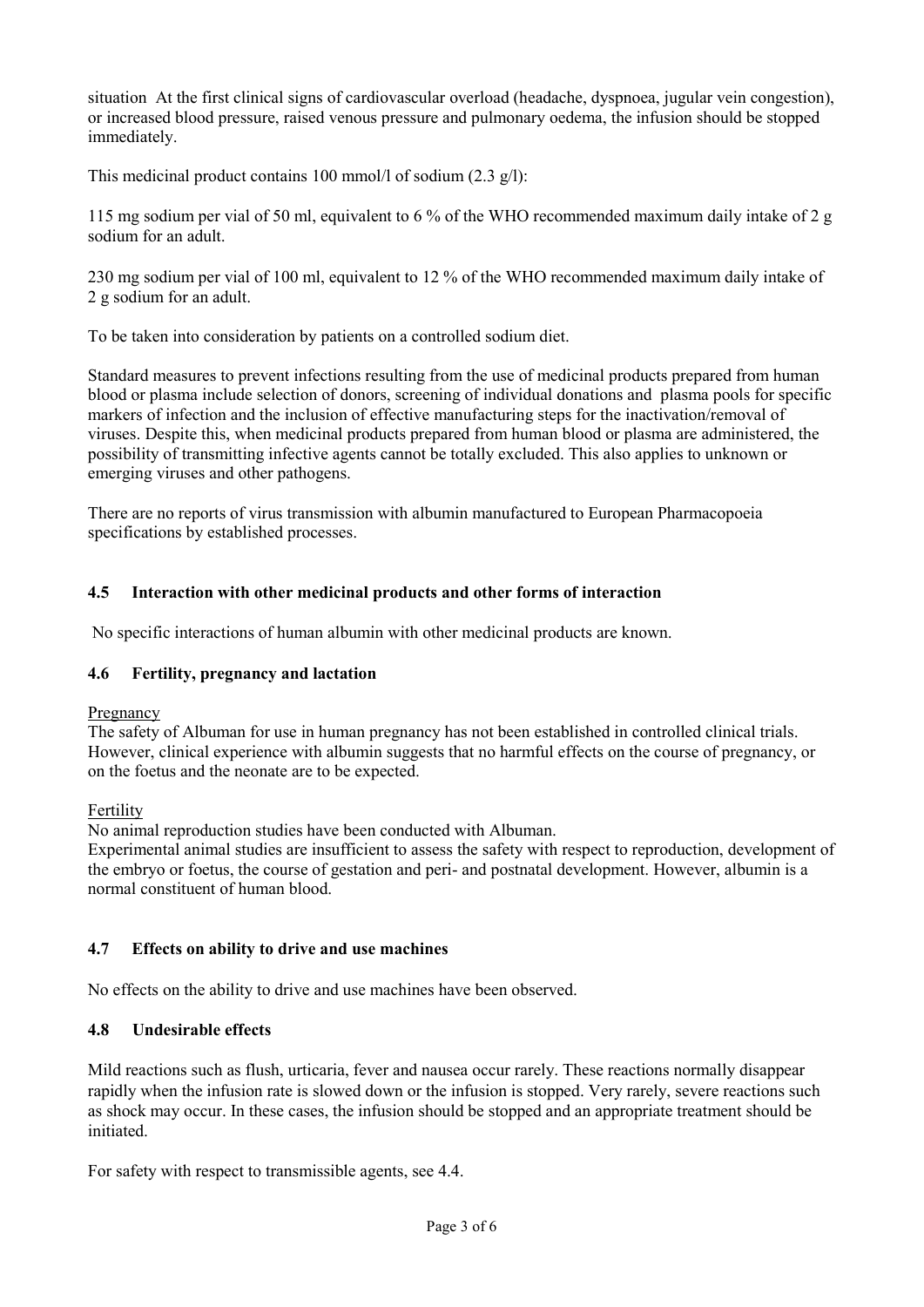## Reporting of suspected adverse reactions

Reporting suspected adverse reactions after authorisation of the medicinal product is important. It allows continued monitoring of the benefit/risk balance of the medicinal product. Healthcare professionals are asked to report any suspected adverse reactions via the Netherlands pharmacovigilance centre Lareb; Website: [www.lareb.nl.](http://www.lareb.nl/)

### **4.9 Overdose**

Hypervolaemia may occur if the dosage and rate of infusion are too high. At the first clinical signs of cardiovascular overload (headache, dyspnoea, jugular vein congestion), or increased blood pressure, raised central venous pressure and pulmonary oedema, the infusion should be stopped immediately and the patient's haemodynamic parameters carefully monitored.

## **5. PHARMACOLOGICAL PROPERTIES**

## **5.1 Pharmacodynamic properties**

Pharmacotherapeutic group: plasma substitutes and plasma protein fractions, ATC code: B05AA01.

Human albumin accounts quantitatively for more than half of the total protein in the plasma and represents about 10% of the protein synthesis activity of the liver.

Physico-chemical data: Human albumin 200 g/l is hyperoncotic to normal plasma.

The most important physiological functions of albumin results from its contribution to oncotic pressure of the blood and transport function. Albumin stabilises circulating blood volume and is a carrier of hormones, enzymes, medicinal products and toxins.

### **5.2 Pharmacokinetic properties**

Under normal conditions, the total exchangeable albumin pool is 4-5 g/kg body weight, of which 40-45% is present intravascularly and 55-60% in the extravascular space. Increased capillary permeability will alter albumin kinetics and abnormal distribution may occur in conditions such as severe burns or septic shock.

Under normal conditions, the average half-life of albumin is about 19 days. The balance between synthesis and breakdown is normally achieved by feedback regulation. Elimination is predominantly intracellular and due to lysosome proteases.

In healthy individuals, less than 10% of infused albumin leaves the intravascular compartment during the first 2 hours following infusion. There is considerable individual variation in the effect on plasma volume. In some patients the plasma volume can remain increased for some hours. However, in critically ill patients, albumin can leak out of the vascular space in substantial amounts and at an unpredictable rate.

# **5.3 Preclinical safety data**

Human albumin is a normal constituent of human plasma and acts like physiological albumin.

In animals, single dose toxicity testing is of little relevance and does not permit the evaluation of toxic or lethal doses or a dose-effect relationship. Repeated dose toxicity testing is impracticable due to the development of antibodies to heterologous protein in animal models.

To date, human albumin has not been reported to be associated with embryo-foetal toxicity, oncogenic or mutagenic potential.

No signs of acute toxicity have been described in animal models.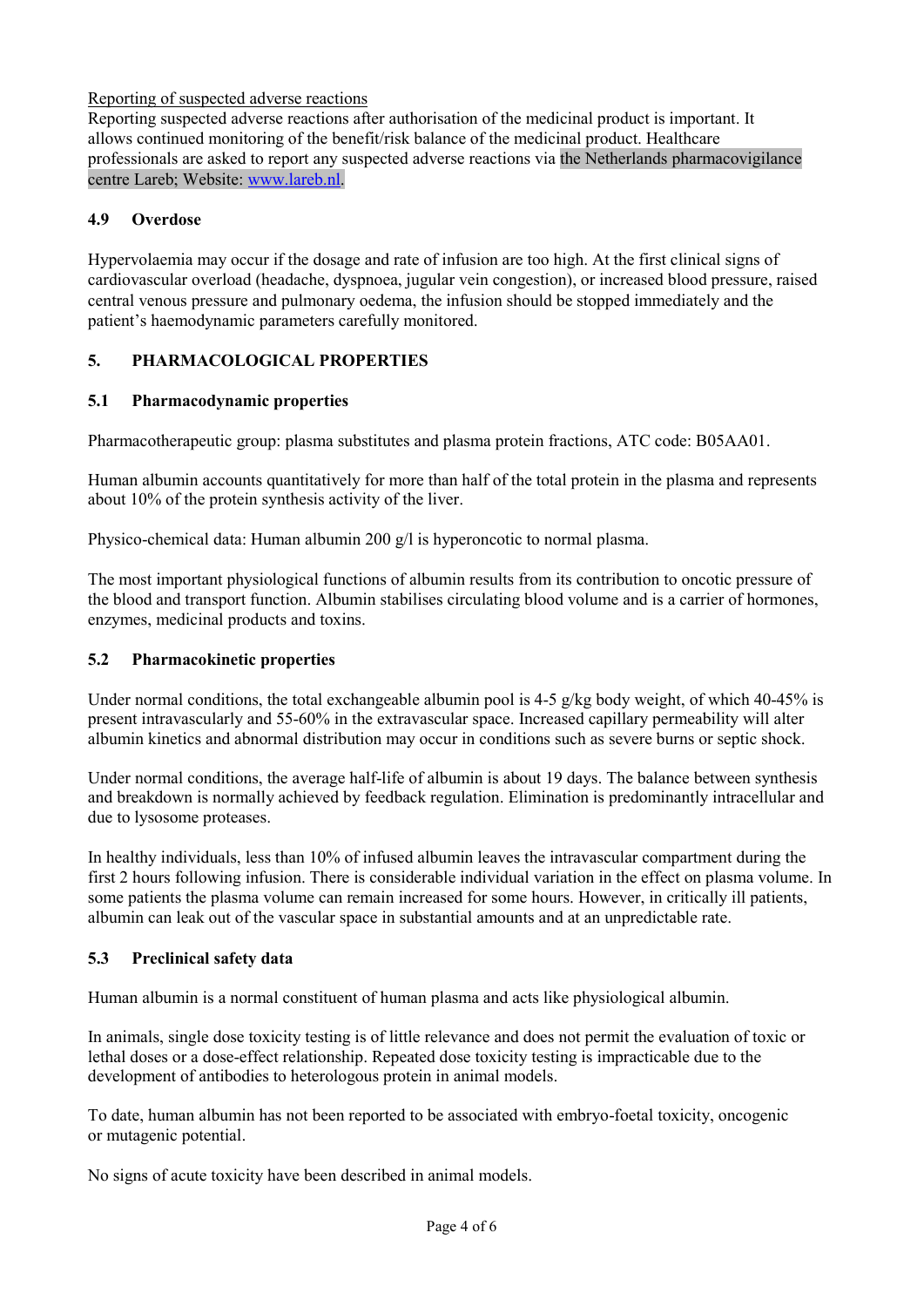## **6. PHARMACEUTICAL PARTICULARS**

### **6.1 List of excipients**

Sodium caprylate, sodium chloride, sodium hydroxide or hydrochloric acid, , water for injections.

### **6.2 Incompatibilities**

This medicinal product must not be mixed with other medicinal products, whole blood and packed red cells (except the solutions mentioned in 6.6).

### **6.3 Shelf life**

3 years. After first opening: the product should be used immediately.

### **6.4 Special precautions for storage**

Store below 25°C. Do not freeze. Store in the original package in order to protect from light.

### **6.5 Nature and contents of container**

50 ml or 100 ml of solution in a vial (glass type II) with stopper (bromobutyl); pack size of 1.

Not all pack sizes may be marketed.

### **6.6 Special precautions for disposal and other handling**

The preparation can be directly administered by the intravenous route, or it can also be diluted in an isotonic solution (e.g. 5% glucose or 0.9% sodium chloride).

Albumin solutions must not be diluted with water for injections as this may cause haemolysis in recipients.

If large volumes are administered, the product should be warmed to room or body temperature before use.

Do not use solutions which are cloudy or have deposits. This may indicate that the protein is unstable or that the solution has become contaminated.

Once the container has been opened, the contents should be used immediately. Any unused medicinal product or waste material should be disposed of in accordance with local requirements.

### **7. MARKETING AUTHORISATION HOLDER**

Sanquin Plasma Products B. V. Plesmanlaan 125 NL-1066 CX Amsterdam The Netherlands

### **8. MARKETING AUTHORISATION NUMBER**

Marketing authorisation number in the Netherlands: RVG 103595